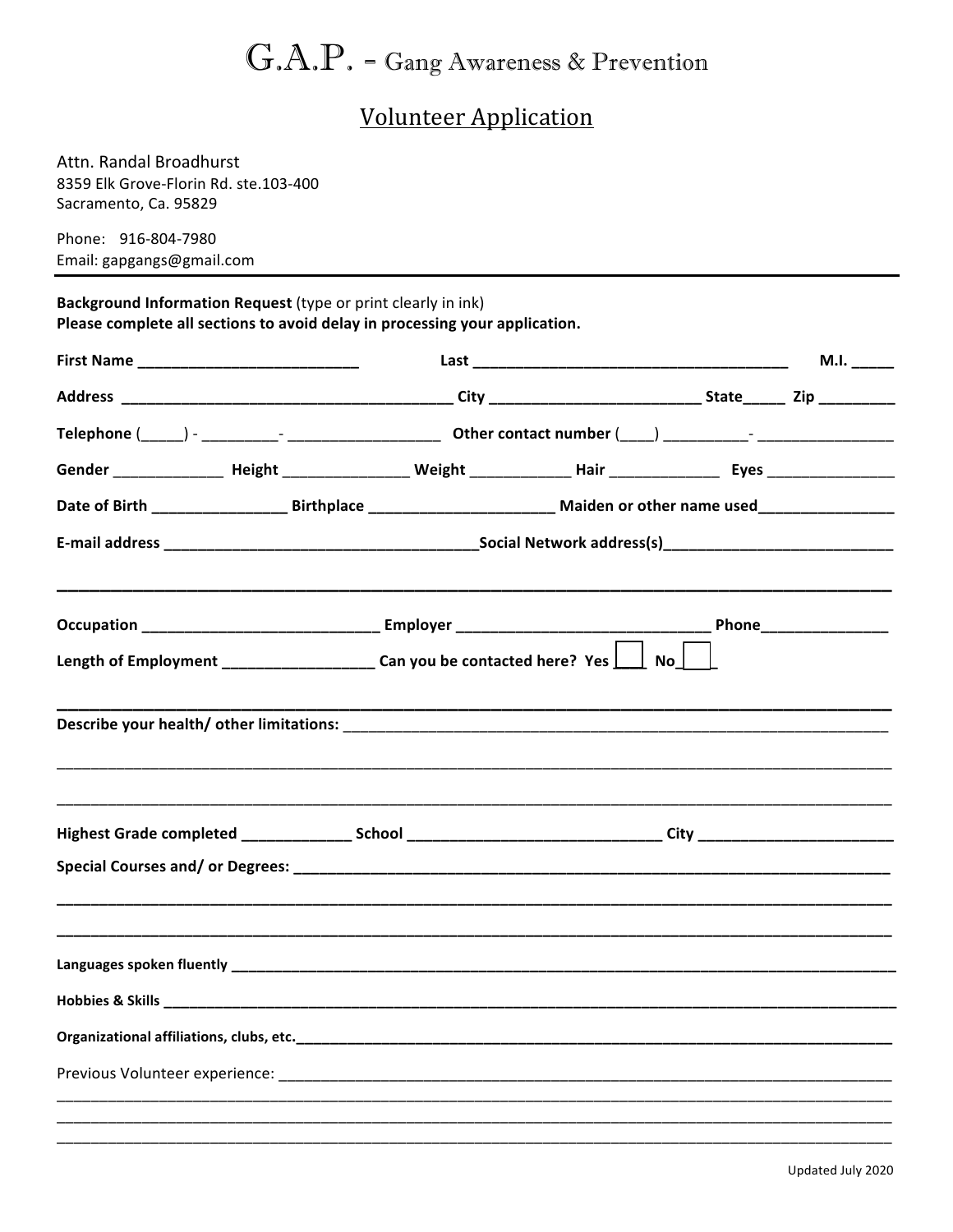#### **Page 2**

Conviction of a crime is not necessarily a bar to becoming a volunteer. Each case is considered separately based on volunteer requirements. Have you ever been convicted by any court of an offense? Yes**\_\_\_\_** No<sub>n</sub> Omit minor traffic violations (Note: Drunken driving, reckless driving, hit & run are not minor violations). Include juvenile, adult, and military offenses. If "Yes" please furnish the following information:

| Date                          | Offense | City/State                                                          | Disposition                                                                                                                   |  |
|-------------------------------|---------|---------------------------------------------------------------------|-------------------------------------------------------------------------------------------------------------------------------|--|
|                               |         |                                                                     |                                                                                                                               |  |
|                               |         |                                                                     |                                                                                                                               |  |
|                               |         |                                                                     |                                                                                                                               |  |
|                               |         |                                                                     |                                                                                                                               |  |
|                               |         |                                                                     |                                                                                                                               |  |
|                               |         |                                                                     |                                                                                                                               |  |
|                               |         |                                                                     |                                                                                                                               |  |
|                               |         |                                                                     |                                                                                                                               |  |
|                               |         |                                                                     | Automobile Insurance Information: It is necessary for you to have the following insurance coverage for your protection should |  |
| you transport another person: |         |                                                                     | Public liability: \$15,000-\$30,000/ Property Damage: \$10,000 Sufficient public liability and                                |  |
|                               |         |                                                                     | property damage insurance at least equal to the requirements of the financial responsibility laws of the State of California  |  |
| (Vehicle Code Section 16430)  |         | Has your policy ever been cancelled, rescinded or lapsed? Yes<br>No | Does your policy meet requirements:                                                                                           |  |
|                               |         |                                                                     |                                                                                                                               |  |
|                               |         |                                                                     |                                                                                                                               |  |
|                               |         |                                                                     |                                                                                                                               |  |
|                               |         |                                                                     |                                                                                                                               |  |
|                               |         |                                                                     |                                                                                                                               |  |
|                               |         |                                                                     |                                                                                                                               |  |
|                               |         |                                                                     |                                                                                                                               |  |
|                               |         |                                                                     |                                                                                                                               |  |
|                               |         |                                                                     |                                                                                                                               |  |
|                               |         |                                                                     |                                                                                                                               |  |
|                               |         |                                                                     |                                                                                                                               |  |

**References** Please give the names, addresses and phone numbers of two people. One must be who is neither a relative nor someone living with you.

| 1) Name |                                  |                                                                      |                                                                                  |
|---------|----------------------------------|----------------------------------------------------------------------|----------------------------------------------------------------------------------|
|         |                                  |                                                                      |                                                                                  |
|         | $Phone( )$ $-$                   | E-mail                                                               |                                                                                  |
|         |                                  |                                                                      |                                                                                  |
|         |                                  |                                                                      | City __________________________________ State ______ Zip _______________________ |
|         | <b>Phone</b> ( ) $\qquad \qquad$ | E-mail                                                               |                                                                                  |
|         |                                  | <b>Volunteer Permission</b>                                          |                                                                                  |
|         |                                  | give my permission for G.A.P. Gang Awareness & Prevention to request |                                                                                  |
|         |                                  | a reference for volunteering from the above named person(s).         |                                                                                  |
|         | Signed                           |                                                                      |                                                                                  |
|         |                                  | (Applicant's signature)                                              |                                                                                  |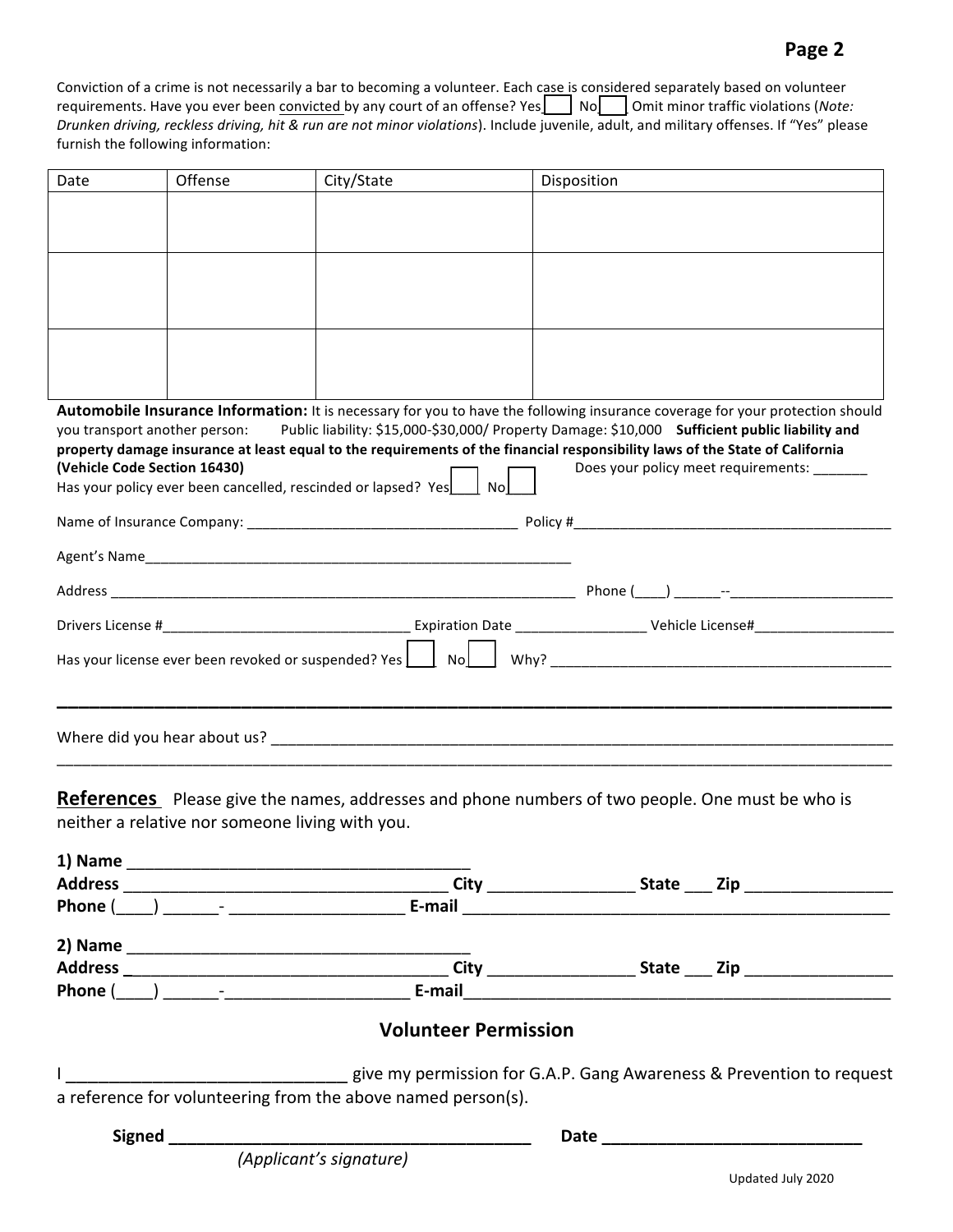| о |  |
|---|--|
|---|--|

| Do you know anyone who is in a gang, affiliated with a gang or has been involved in gang activity? Yes |               | <b>No</b> |
|--------------------------------------------------------------------------------------------------------|---------------|-----------|
| Name:                                                                                                  | Relationship: | Gang:     |
| Are you or have you ever been affiliated with a gang?<br>Explanation:                                  | Yesl          |           |

### **Volunteer Restrictions and Expectations**

**1)** Volunteers are expected to conduct themselves, at all times, in a manner avoiding any hint of abuse of their official position.

**2)** Volunteer's identification cards shall not be used for personal advantage or to obtain services or information that isn't directly related to their official duties.

**3)** Volunteers shall not accept gifts or money from anyone for personal benefit when related to their official duties.

4) All information concerning clients shall be strictly confidential, except in situations where the volunteer is mandated to report. **5)** Volunteers shall not knowingly participate in any personal or business relationships with clients.

6) Volunteers shall not take any client on any social or recreational activity without prior approval. If the client is of the opposite sex, there must be another staff or volunteer present.

**7)** Volunteers will report to the program coordinator in charge of their assignment any information they receive concerning a) criminal conduct of clients; b) Abuse/neglect of children or elders.

8) Volunteers shall abide by all the rules and regulations established by the specific probation officer to which client is assigned.

**9)** Violation of any of the above provisions may result in the volunteer being terminated from the program.

#### **Volunteer Commitment & Release**

*I* hereby agree to offer my services as a volunteer/student intern to the non-profit organization called G.A.P-Gang Awareness & *Prevention.* I further agree that if any services involve transportation of any person, I will carry adequate liability insurance on my vehicle and use seat belts. If required, I am also willing to complete any training course provided for the type of volunteer program I am involved with. I will submit monthly or weekly reports to G.A.P. supervision regarding my assigned responsibilities, and will keep all the information concerning clients **CONFIDENTIAL**. I further grant my permission for G.A.P. to make background, criminal and vehicle record checks, which is standard procedure for all new volunteers. I also agree to pay for the criminal background check.

*I, VOLUNTEER, WAIVE, RELEASE AND DISCHARGE from (A) any and all liability, including but not limited to, liability result from the* negligence or error of the entities, persons released, for my death, disability, personal injury, property damage, property theft, or actions of any kind which may hereafter occur to me including my traveling to and from this activity, THE FOLLOWING ENTITIES OR *PERSONS:* **G.A.P.- Gang Awareness & Prevention; Lighthouse Ministries** and/or their directors, officers, employees, volunteers, representatives and agents, and the activity holders, sponsors and volunteers: (B) INDEMINFY, HOLD HARMLESS AND A PROMISE NOT TO SUE the entities or persons mentioned in this paragraph from any and all liabilities or claims made as a result of participation *in* this activity, whether caused by the negligence of release or otherwise.

*I* understand while volunteering, I may be photographed. I agree to allow my photo, video, or film likeness to be used for any *legitimate purpose by the activity holders, producers, sponsors, organizers and assigns. The Accident Waiver and Release of Liability* shall be construed broadly to provide a release and waiver to the maximum extent permissible under applicable law. *I CERTIFY THAT I HAVE READ THIS DOCUMENT AND I FULLY UNDERSTAND ITS CONTENT. I AM AWARE THAT THIS IS A RELEASE OF*  LIABLITY AND A CONTRACT AND I SIGN IT OF MY OWN FREE WILL.

*I* hereby certify that all statements made on this application form are true and to the best of my knowledge. I understand that *untruthful* or misleading answers are cause for rejection of my application or dismissal.

**Signature \_\_\_\_\_\_\_\_\_\_\_\_\_\_\_\_\_\_\_\_\_\_\_\_\_\_\_\_\_\_\_\_\_\_\_\_\_\_\_\_\_\_\_\_\_\_\_ Date \_\_\_\_\_\_\_\_\_\_\_\_\_\_\_\_\_\_\_\_\_\_\_\_\_\_\_**